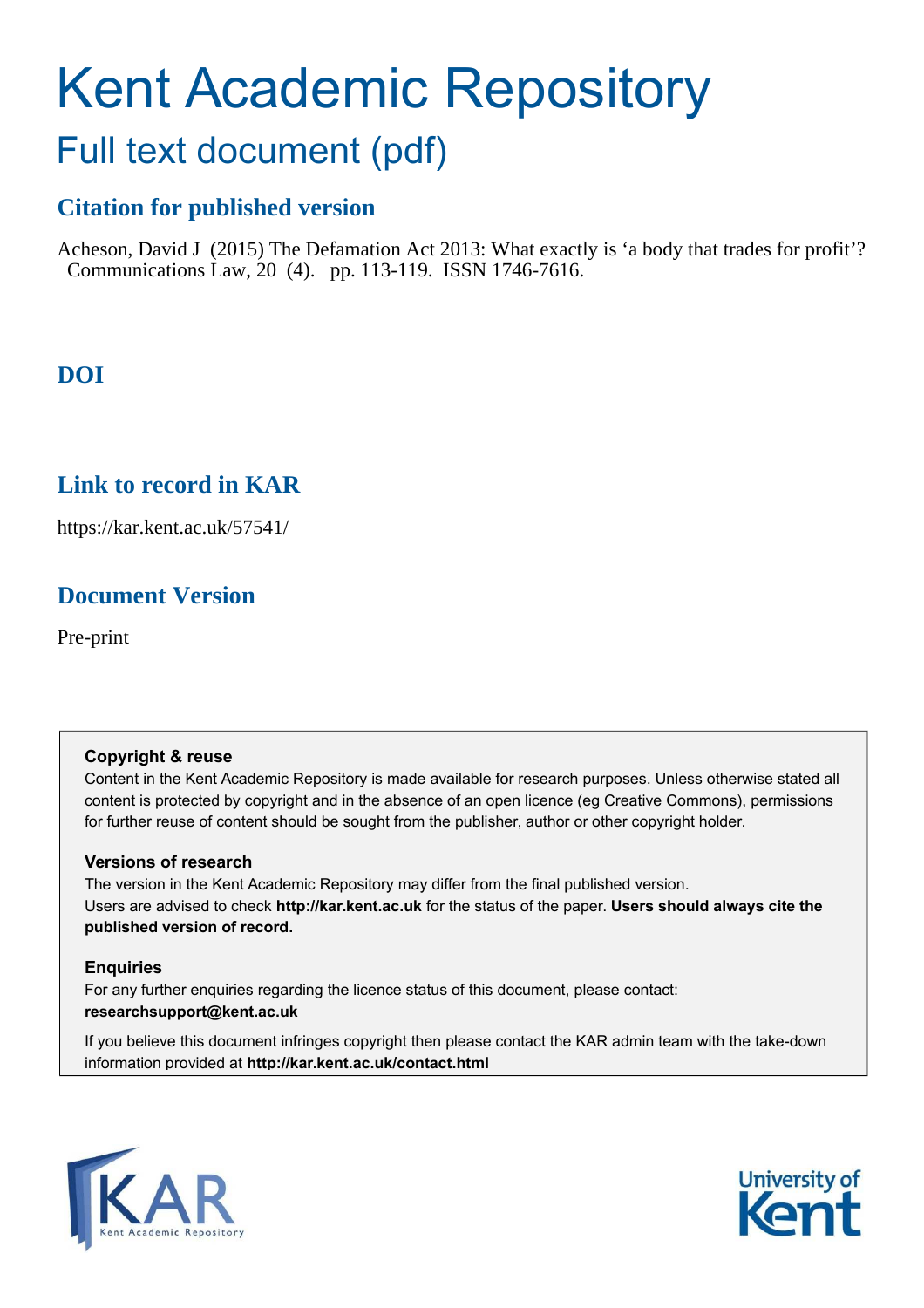#### The Defamation Act 2013: What exactly is 'a body that trades for profit'?

#### *David J Acheson*

This is a draft copy of an article published by Bloomsbury Professional in Communications Law in 2015: volume 20, issue 4, pages 113-119.

#### *Introduction*

The Defamation Act 2013 ('the Act') represents the culmination of a long period of consultation and debate. During this period, concerns were raised by numerous parties about the use of libel laws by large corporations seeking to stifle criticism of their activities.<sup>1</sup> In fact, the 2009 report produced by the Libel Reform Campaign,<sup>2</sup> which was particularly influential in the early stages of this debate,<sup>3</sup> recommended completely removing the right to sue in defamation from large- and medium-sized companies.<sup>4</sup>

Initially, the Government of the time did not regard it as necessary to single out corporate bodies for different treatment,<sup>5</sup> and therefore the Defamation Bill as first put before Parliament contained no provisions relating specifically to corporate claimants.<sup>6</sup> Late in the Parliamentary process, however, an amendment targeting the issue was agreed to, and as a result section 1 of the final Act reads as follows:

- (1) A statement is not defamatory unless its publication has caused or is likely to cause serious harm to the reputation of the claimant.
- (2) For the purposes of this section, harm to the reputation of a body that trades for profit is not "serious harm" unless it has caused or is likely to cause the body serious financial loss.<sup>7</sup>

As perhaps the most important provision of the Act, section 1 has already attracted significant scholarly attention, and much critical comment.<sup>8</sup> However, the scope of subsection (2) – that is, which potential claimants the requirement to prove 'serious financial loss' will apply to - has remained relatively unexplored.<sup>9</sup> The first case to examine the nature of the requirement introduced by section 1(2) throws little light on its scope: in *Brett Wilson LLP v Persons Unknown*, Warby J merely stated that the claimant was 'clearly a body that trades for profit'.<sup>10</sup> The purpose of this article is to clarify the phrase 'body that trades for profit', and to predict how the courts are likely to interpret it. Four particular types of non-human claimant are considered, namely charities, housing associations, trade associations, and holding corporations.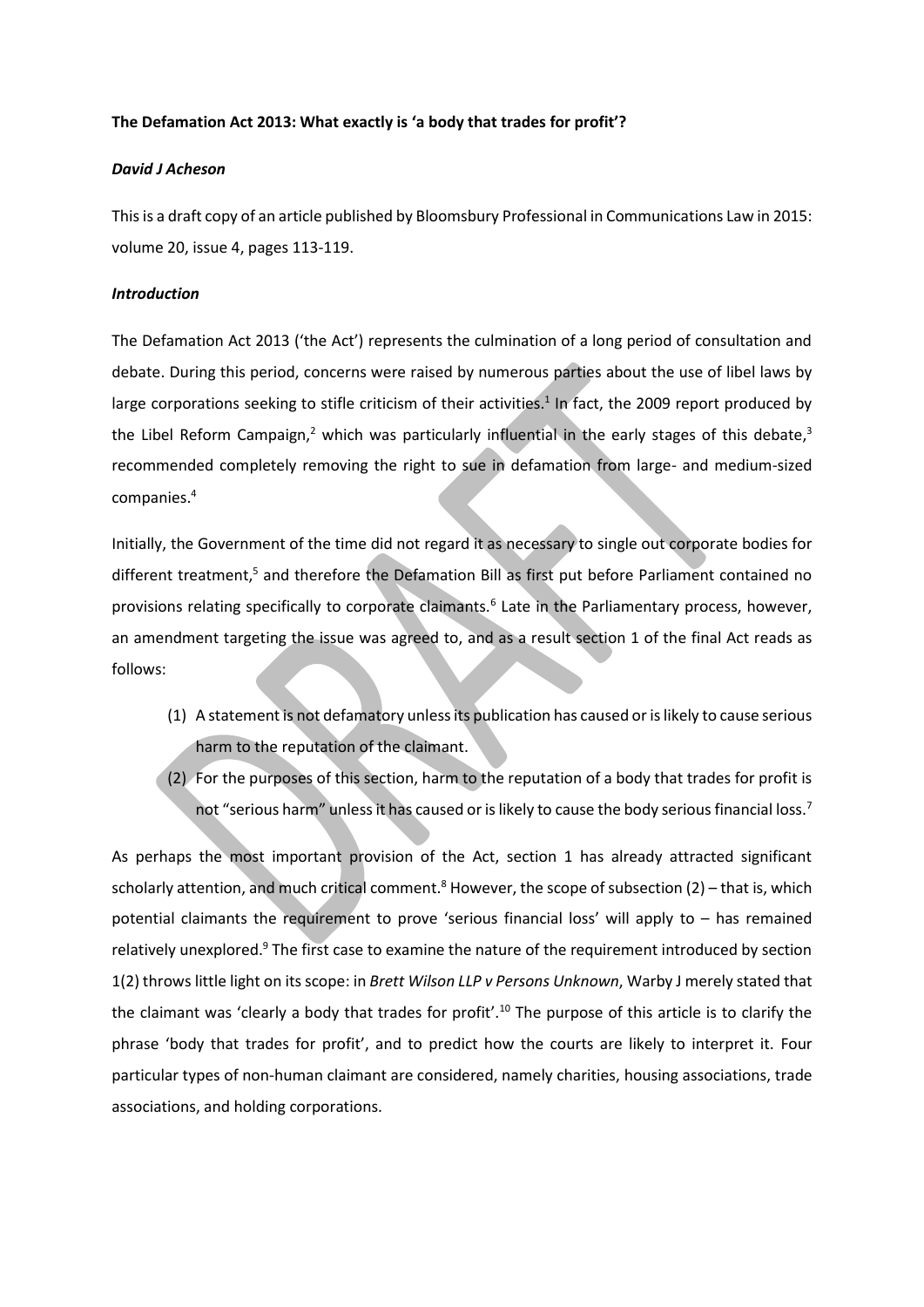#### *Disagreement*

There remains some confusion over the likely implications of Parliament's use in the Act of the phrase 'a body that trades for profit'. *Blackstone's Guide to the Defamation Act*, for example, argues that:

The requirement that the body must 'trade for profit' means that bodies such as charities, if they otherwise have a cause of action, are not required to demonstrate actual or likely serious financial loss.<sup>11</sup>

In contrast, the editors of *Gatley on Libel and Slander* suggest the following:

While a trading corporation is clearly a "body that trades for profit", the Act is not limited to such entities: any non-natural person that trades for profit whether that is their only or merely a minor part of their purpose, will be covered. Thus, charities may fall within the provision, in so far as they are involved in trade for profit, as may non-governmental organisations, trade unions and employers' associations...<sup>12</sup>

The position taken in *Gatley* appears to be in the minority. *Collins on Defamation*, for example, asserts that 'charitable and non-government organizations, including trade associations' will be exempt from the effect of section 1(2).<sup>13</sup> Thomas Rudkin, of the law firm Farrer & Co, describes the position in *Gatley* as 'debatable',<sup>14</sup> noting that 'One has to question whether any sort of charitable fundraising should correctly be regarded as being for the purpose of profit, in the truest sense of the word.<sup>15</sup>

Nevertheless, concern about the wording of the subsection was also expressed at the legislative stage. In the House of Lords, Lord Phillips of Sudbury suggested that the application of the subsection might 'potentially [be] a *Pepper v Hart* occasion<sup>'16</sup> – in other words, that the phrase might be sufficiently ambiguous to allow the courts to look to Hansard as an aid to interpretation.<sup>17</sup> He therefore asked Lord McNally, the sponsor of the Bill in that House, to give an assurance that the phrase was 'specifically designed to exclude from its ambit the work of charities.'<sup>18</sup> The position of charities under the section will be assessed below.

The key concern of Lord Phillips, and of the editors of *Gatley*, appears to be that the phrase 'a body that trades for profit', taken in its literal meaning, does not make reference to the manner in which profit generated through trade is ultimately used by the body in question. Starting with a definition of "profit" as 'making more from earnings than is spent in buying, operation, or production",<sup>19</sup> this interpretation would appear to cover any organisation that raises funds through trading activities, regardless of the ends to which those funds are to be put. As Lord Phillips put it, 'There are many areas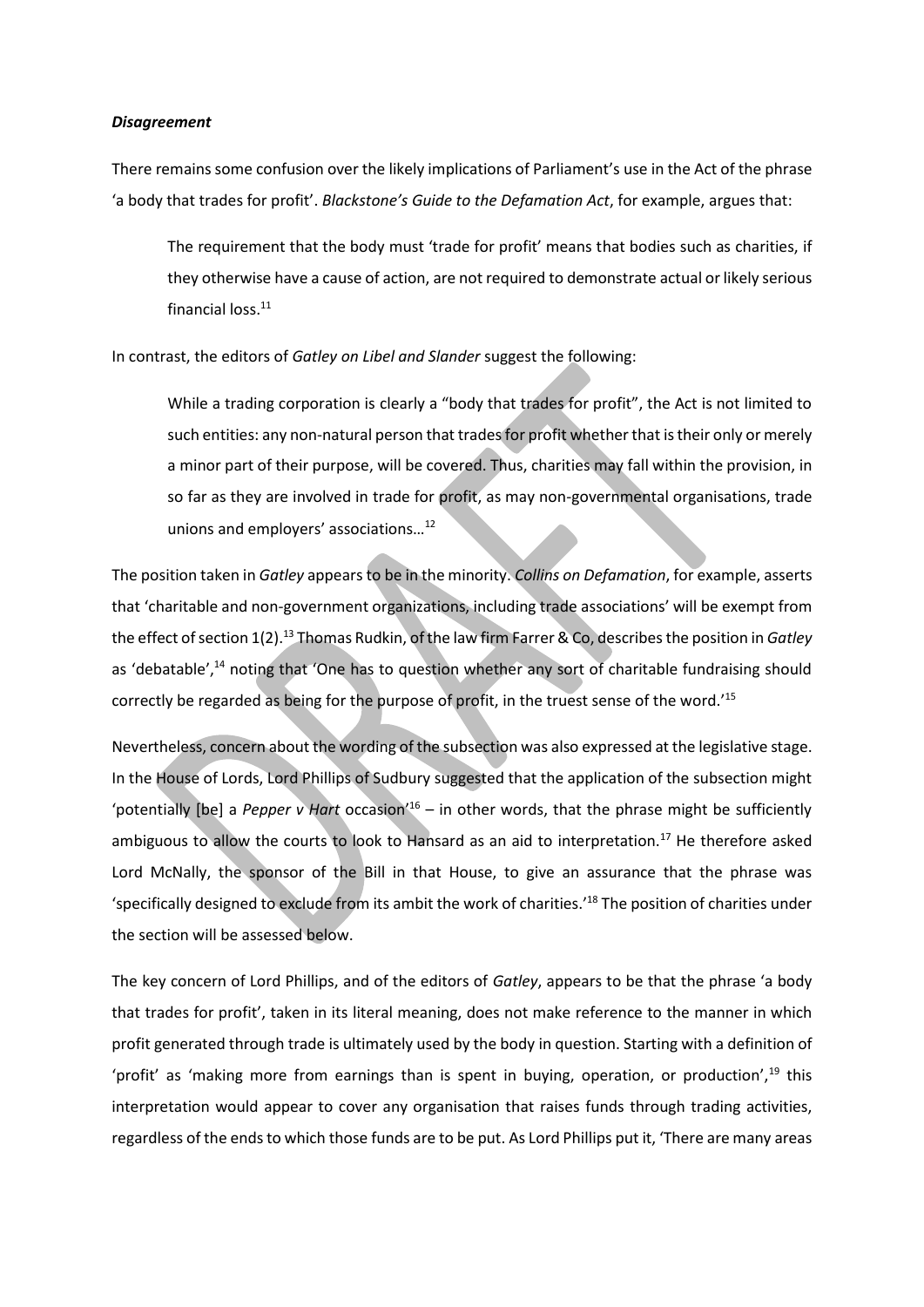where charities carry on a trade, ... and it is, in one obvious and simple sense, for profit because it generates the wherewithal enabling them to run their [charitable concerns].<sup>20</sup>

The wording in the English Act can be contrasted with the roughly-equivalent Australian provision, introduced in the uniform defamation reforms of 2005-06, that restricts the right of any corporation to sue for defamation unless it falls under two categories of 'excluded corporation',<sup>21</sup> as follows:

A corporation is an excluded corporation if:

- (a) the objects for which it is formed do not include obtaining financial gain for its members or corporators, or
- (b) it employs fewer than 10 persons and is not related to another corporation.<sup>22</sup>

The wording in paragraph (a) is, on its face, clearer than that in section 1(2) of the 2013 Act for two reasons. Firstly, the explicit focus on the beneficiaries of any gain made by the body allows for a clearer distinction between trading companies and charities. Secondly, the nature of the objects of a corporation is generally a matter of verifiable fact, placing a minimal evidential burden on the parties before the court. For example, when the RSPCA brought a libel action in New South Wales, the court was able to rule that the charity had standing to sue with little more than a cursory examination of its Memorandum of Association.<sup>23</sup>

Nevertheless, the speculation in *Gatley* about the position of charities under the 2013 Act is mistaken, for a number of reasons. The section below outlines the interpretation of section 1(2) that, it is submitted, the courts are likely to adopt, and applies that interpretation to charities. The article then turns to examine the respective positions of housing associations, trade associations, and holding companies.

#### *Interpretation of section 1(2)*

There are several persuasive authorities from areas of law other than defamation that could provide some insight into how the courts will interpret the phrase 'a body that trades for profit'. The most prominent of these is the judgment of the Court of Appeal in *Goodman v Dolphin Square Trust Ltd*, 24 a case concerning the defendant's eligibility for inclusion on the register of housing associations.<sup>25</sup> At the time, a housing association that was not a registered charity was required to meet certain conditions in order to be included on the register, including that it did not 'trade for profit'.<sup>26</sup>

Buckley LJ first noted that 'Any trader whose assets embarked in his trade are in consequence of his trading activities greater at the end of an accounting period than they were at its beginning has made a trading profit'.<sup>27</sup> This statement roughly accords with the interpretation of 'profit' given in Gatley.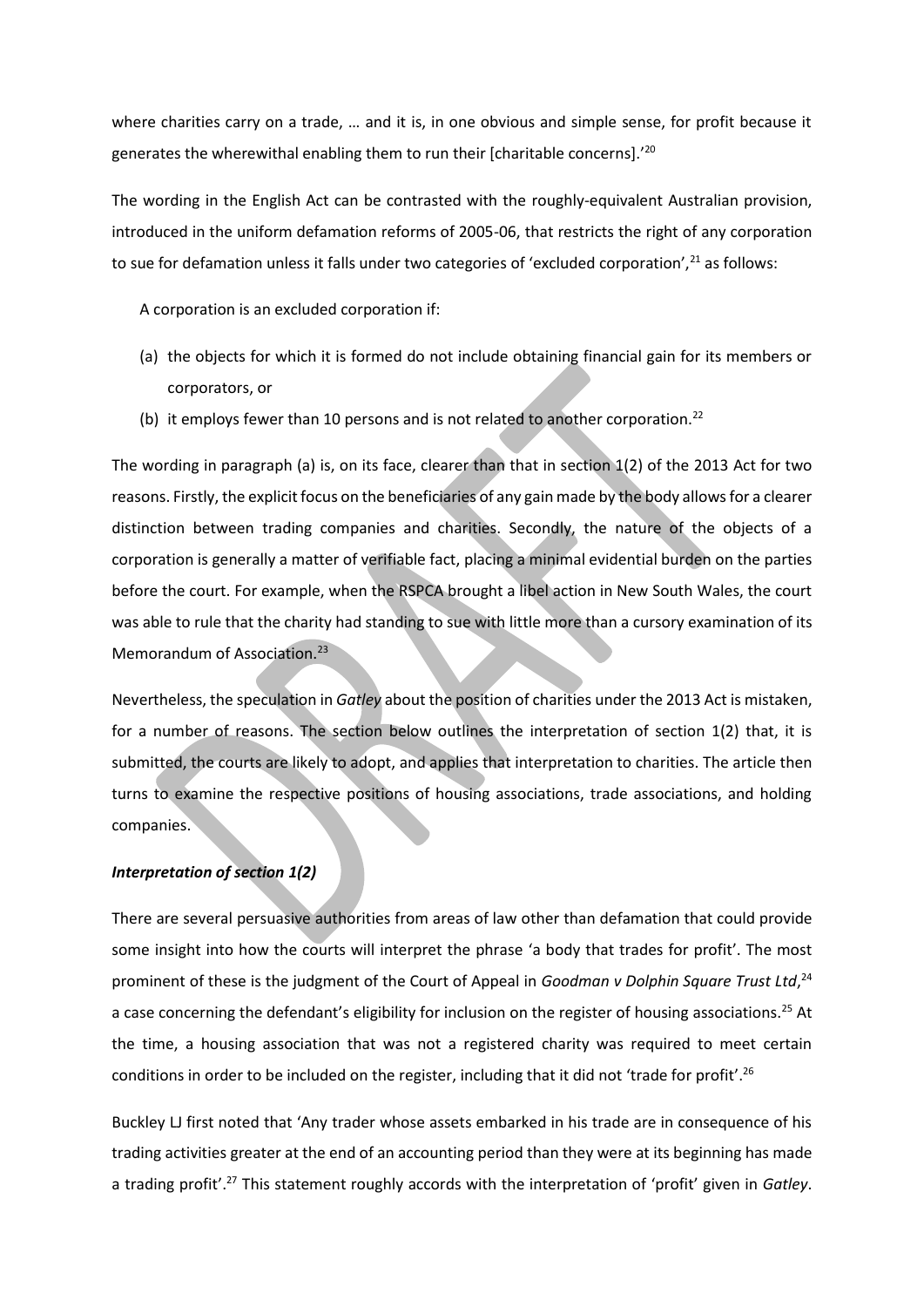However, Buckley LJ went on to state that 'It may nevertheless be true to say that the trader was not trading for profit during the period in question.'<sup>28</sup> In support of this contention, the judge relied on the case of *Metropolitan Water Board v Berton*, <sup>29</sup> in which the High Court drew a distinction between a body of persons trading for profit, and a body not trading for profit despite making a surplus from trading activities, 'inasmuch as they do not trade for the purpose of making a profit which would be *available for the purpose of division in the form of dividend.*<sup>30</sup>

In *Goodman*, Buckley LJ developed this distinction as follows:

In my judgment the natural primary sense of the expression "trading for profit" is that it signifies the acts of a trader who carries on his trade with the object of making a profit which he can use and enjoy for his own purposes outside his trading activities. A person or body who carries on trading activities in circumstances in which he, or the members of the body, cannot at any stage enjoy the benefit of any profits accruing from the trading activities, but must retain or re-empty them in the business, does not in my judgment trade for profit, even though profits may arise from time to time from the trading activities. $31$ 

There is nothing objectionable in this interpretation of the phrase, and the courts would be entitled  $$ and sensible - to adopt it in respect of section 1(2) of the 2013 Act. In fact, an understanding of 'profit' that is focused not on the generation of surplus, but on its distribution, is both widely accepted and logically necessary. Ultimately, no incorporated body trades for profit for itself:<sup>32</sup> corporations are social technologies developed in order to increase the efficiency of profit-making (or the pursuit of other objectives) for their human members.<sup>33</sup>

Definitions of the converse to a body trading for profit - a not-for-profit body - have similarly focused on the distribution of surplus. The term 'not for profit body' in the Legal Services Act 2007 is defined as any body that:

- (a) is required (after payment of outgoings) to apply the whole of its income, and any capital which it expends, for charitable or public purposes, and
- (b) is prohibited from directly or indirectly distributing amongst its members any part of its assets (otherwise than for charitable or public purpose). $34$

Similarly, for income tax purposes, a 'not-for-profit company' is 'a company that does not carry on activities for the purpose of making profits for distribution to its members or others.<sup>'35</sup>

The courts have taken the same approach to assessing when a body is not trading for profit. In *Customs and Excise Commissioners v Bell Concord Educational Trust* ('Bell Concord'),<sup>36</sup> the Court of Appeal ruled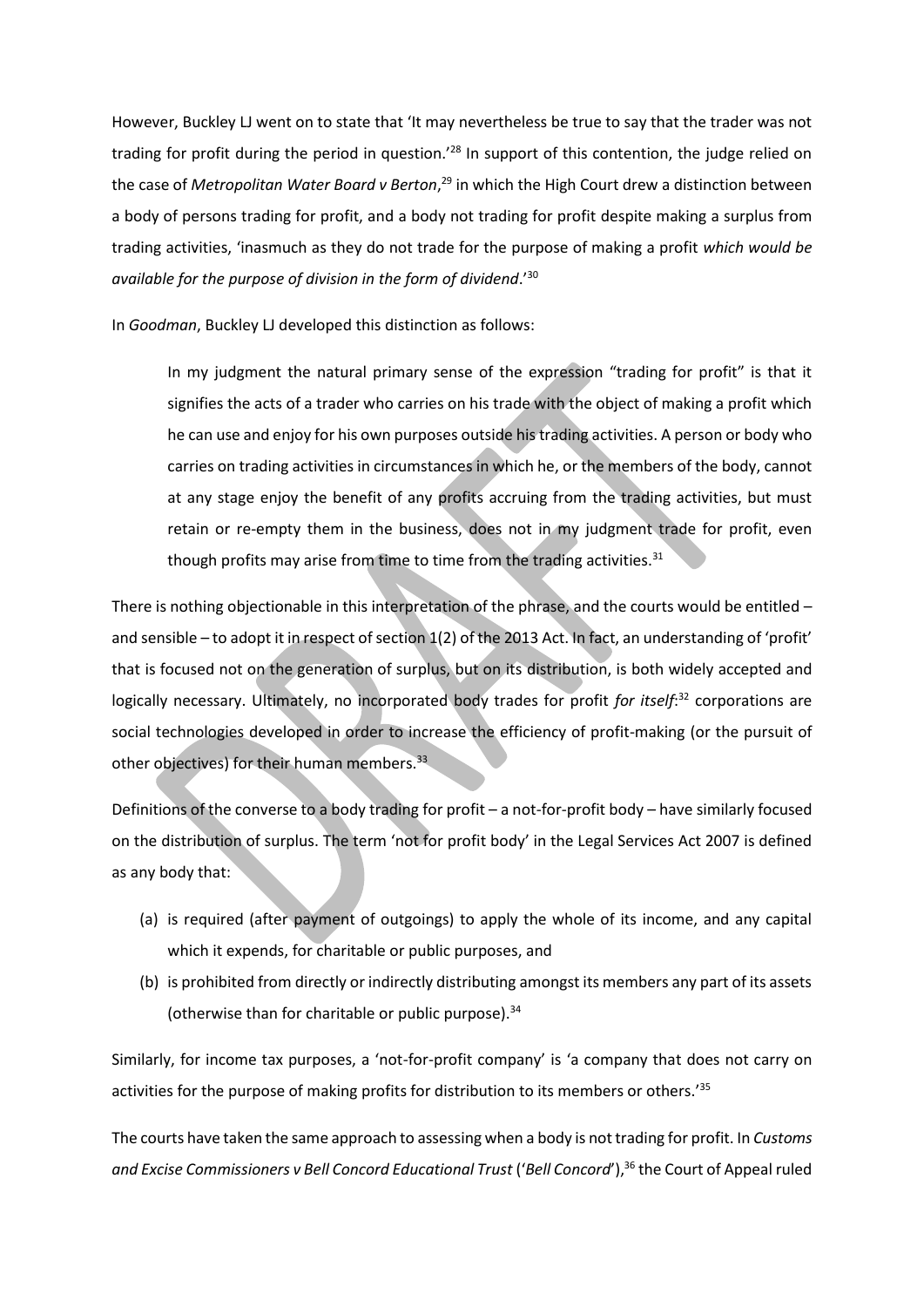that the generation of a large surplus by a charity, intended to be invested back into its charitable objects, was 'otherwise than for profit' for the purpose of the Value Added Tax Act 1983. In support of this conclusion, Browne-Wilkinson VC cited Lord Denning's decision, in National Deposit Friendly Society Trustees v Skegness Urban District Council ('Skegness'),<sup>37</sup> that 'if the making of profit is not one of the main objects of an organisation, but is only a subsidiary object  $-$  that is to say, if it is only a means whereby its main objects can be furthered or achieved - then it is not established or conducted for profit'. $38$ 

The decision in *Bell Concord* also presents an appealing possibility: that, as is the case in Australia, any dispute as to whether or not a claimant falls within the meaning of the expression 'a body that trades for profit' in the 2013 Act might be answered by reference to that claimant's objects, rather than its ongoing policies or activities. This, as noted by Browne-Wilkinson VC, provides a 'clear and unambiguous test', $39$  and would limit the burden on the parties of providing evidence to enable the court to decide the issue. This possibility also receives support from Lord Denning's judgment in Skegness, which suggests that the words 'conducted for profit' should be taken to mean 'conducted for the purpose of making profit'.<sup>40</sup> In that case, Lord Denning made reference to the objects of the society in deciding that its activities were not conducted for the purpose of making profit.<sup>41</sup>

It is clear that both Parliament and the courts have consistently defined both for-profit and not-forprofit companies and activities with reference to the distribution of profit to private individuals. There is no reason that this should not be the case with regard to the Defamation Act 2013. The courts would be permitted to read the phrase 'a body that trades for profit' in section 1(2) of the 2013 Act as meaning 'a body that trades for the purpose of making profit for distribution to its members'. It is submitted that, as a result, a charitable organisation would not be considered a 'body that trades for profit' for the purposes of the Defamation Act 2013.

#### *Charities<sup>42</sup>*

The first objection to an interpretation of 'a body that trades for profit' that might include charitable organisations is that such an interpretation effectively makes the words 'that trades for profit' redundant. If it is not precisely clear from Parliament's words which corporate bodies were to be included in the scope of the section, then it is seems clear that charities were to be excluded. The reference to profit in section 1(2) implies that Parliament envisaged a category of corporate claimants that do not trade for profit, and it is difficult to imagine a type of company that fits into that category more convincingly than a charity.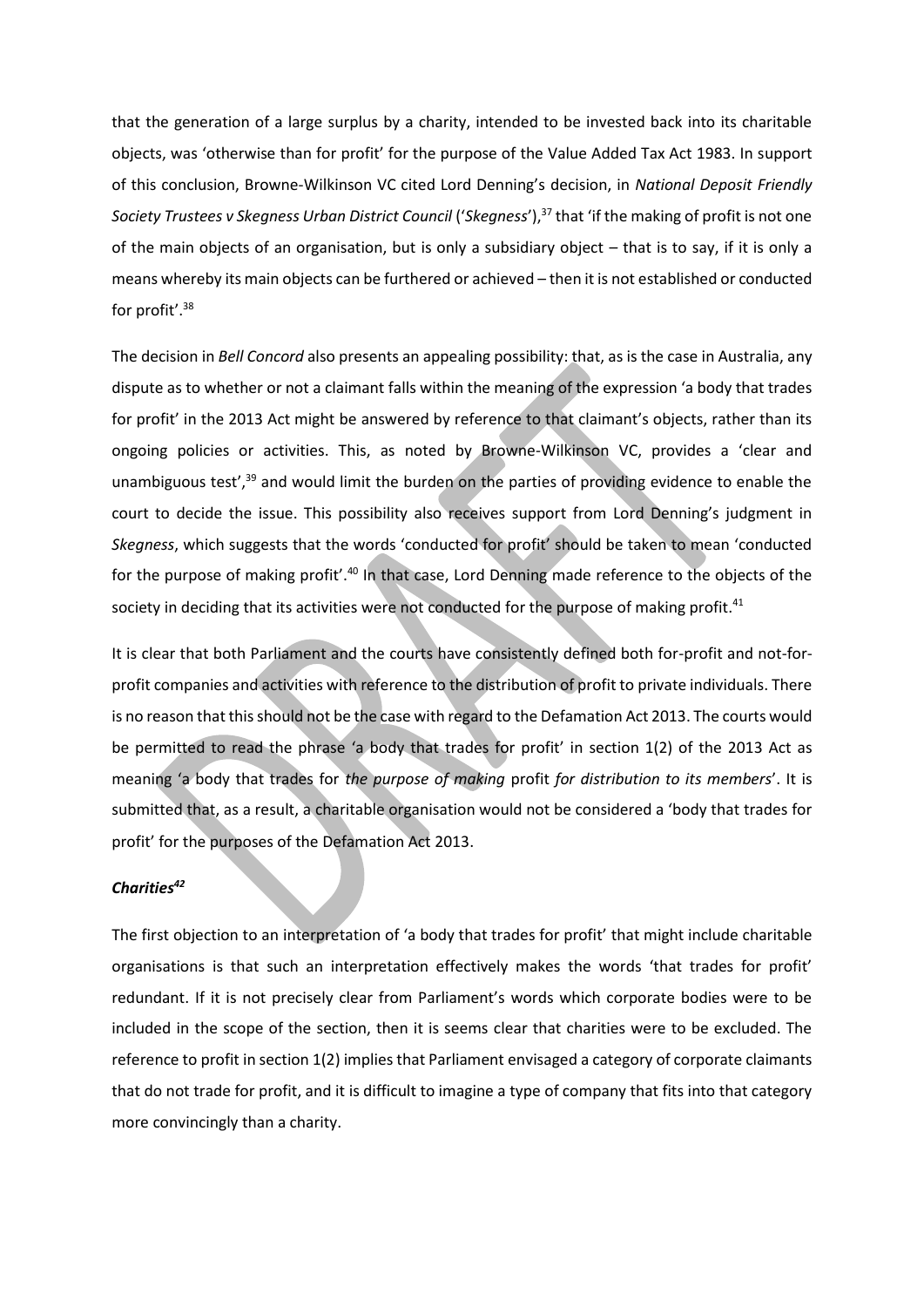At almost every stage of the development of the Defamation Act, Parliamentary and Government reports stressed that any provision relating to corporate claimants would be intended primarily to address perceived problems with claims brought by large trading corporations. The Ministry of Justice noted in its consultation paper that 'the main concerns in this area relate to cases where a trading corporation... sues either an individual or a non-governmental organisation';<sup>43</sup> while the Joint Committee on the Draft Defamation Bill emphasised that its proposal on corporate claimants 'does not extend to charities or non-governmental organisations.<sup>144</sup> The Government's response to that report stated that 'We share the Committee's view that the inequality of financial means that exists where a large corporation sues or threatens smaller companies, individuals or non-governmental organisations lies at the heart of current concerns.<sup>745</sup> Similarly, the Department of Culture, Media and Sport Committee on Press Standards, Privacy and Libel, reporting in 2010, focused its recommendations in this area on combating 'potential abuses of libel laws by big corporations.<sup>146</sup> In short, the focus of attention throughout the long process leading to the enactment of the Defamation Act 2013 was always on large businesses – often 'multinationals' are referred to<sup>47</sup> – and almost never on charities or other not-for-profit bodies.<sup>48</sup>

The sale of donated goods is not normally considered to be a 'trading' activity, because 'the sale proceeds are simply the realisation of the value of a gift.<sup>149</sup> If the courts adopted this interpretation of 'trade' with respect to the 2013 Act, organisations raising funds solely through charity shops selling donated goods would not be considered to be 'trading for profit'.

Regardless of whether the activity through which funds are raised for a charity is considered to be 'trade', it is inherent in the definition of 'charity' that such an organisation is not a 'body that trades for profit'.

To be registered as a charity, an organisation must have purposes which are solely of a charitable character, and which confer a public benefit.<sup>50</sup> In order that the public benefit requirement is met, a purpose must not provide a private benefit, to the organisation's members or anyone else, that is more than incidental to the furtherance of that purpose.<sup>51</sup>

In the 1969 case *In re Resch's Will Trusts*,<sup>52</sup> the Privy Council noted that an organisation would not be charitable if it was 'carried on commercially, i.e. with a view to making profits for private individuals'.<sup>53</sup> Although a charity may engage in trade for the purpose of raising a surplus, the trustees of the charity have a duty to act for the furtherance of the charity's purposes, meaning that this 'profit' cannot be distributed to individuals that are not beneficiaries.<sup>54</sup> As a charity's objectives must be exclusively charitable, even an organisation that has charitable aims alongside a power to distribute dividends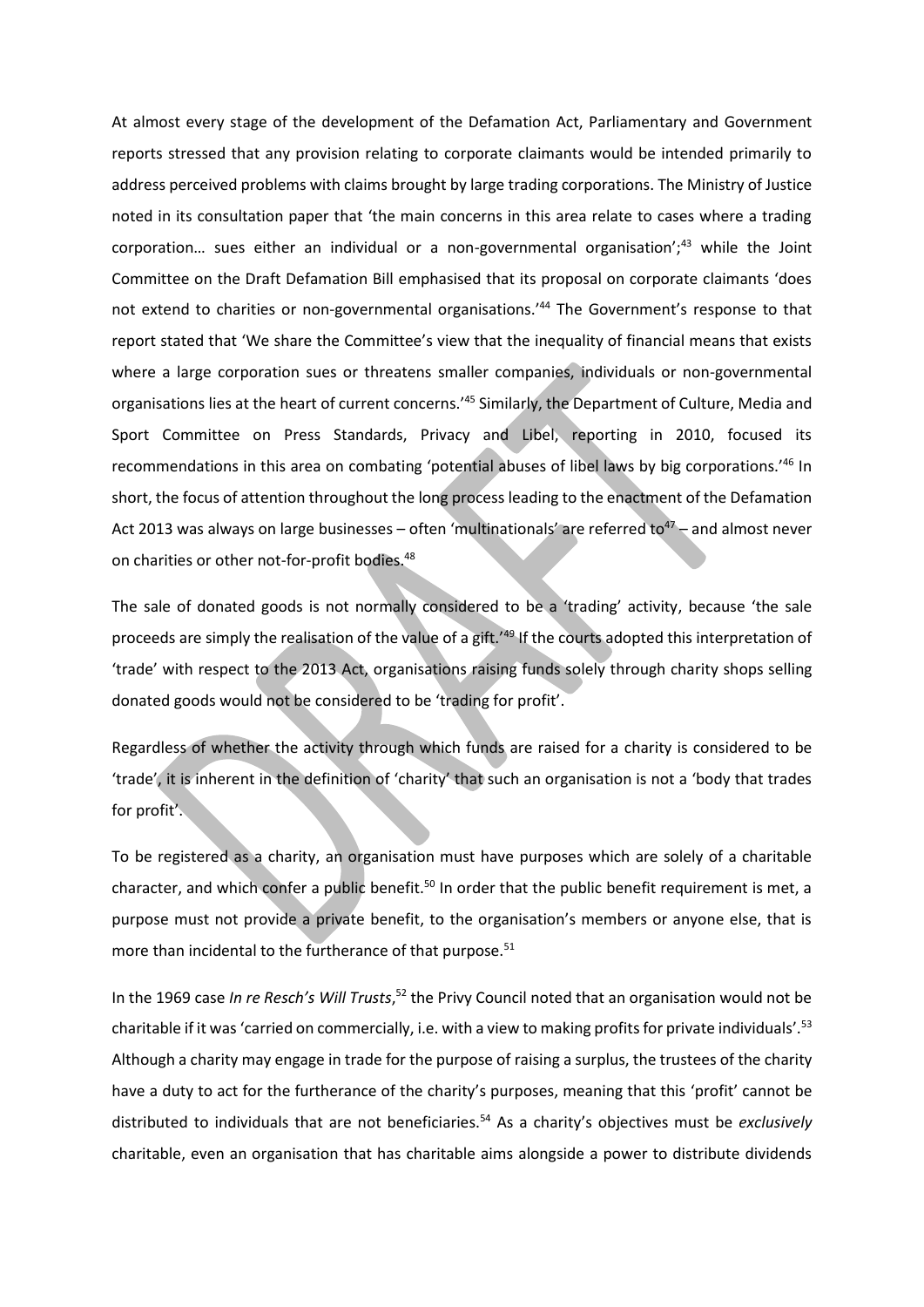cannot be a charity.<sup>55</sup> It follows that, under the interpretation of section 1(2) given above, a charity – properly registered – cannot be a 'body that trades for profit'.

Further, section 37 of the Charities Act 2011 provides that: 'An institution is, for all purposes other than rectification of the register, conclusively presumed to be or to have been a charity at any time when it is or was on the register.<sup>'56</sup> This must mean that a body registered with the Charity Commission is to be treated as a charity within the definition given by the Charities Act - that is, a body that cannot trade for profit.<sup>57</sup> This would prevent any registered charity from being subject to the serious financial loss test in section 1(2).<sup>58</sup>

Should the courts think it necessary to turn to Hansard as an aid to their interpretation of the 2013 Act, the conclusion reached would likely be the same.<sup>59</sup> Lord McNally, the sponsor of the Bill in the House of Lords, suggested that the expression 'a body that trades for profit' was a 'much clearer and simpler definition' than that used in the Lords' previously proposed amendment,<sup>60</sup> which had referred to 'a body corporate; other non-natural legal persons trading for profit; or trade associations representing organisations trading for profit'.<sup>61</sup> Lord McNally noted that 'A vaguer formulation ... would have risked inadvertently catching other bodies, such as charities, which are not the subject of concern.<sup>762</sup> These statements would provide strong evidence to demonstrate that the position of charity claimants was not part of the mischief which Parliament intended to address through section 1(2) of the 2013 Act.

For any readers concerned that the exclusion of charitable organisations from the ambit of section 1(2) might discourage investigation or criticism of charities or trustees that are perceived to be acting in unlawful or questionable ways, a number of brief points can be made. Firstly, given that charities must pursue their objects 'for the public benefit', any criticism of the actions of a charity would, at least prima facie, itself be in the public interest, and would attract the protection of the strengthened public interest defence in section 4 of the 2013 Act.<sup>63</sup> Secondly, investigations and reports of the Charity Commission are subject to qualified privilege,<sup>64</sup> meaning that statements of opinion based on (or supported by) assertions made by the Commission are similarly protected under the defence of honest opinion.<sup>65</sup> Thirdly, actions brought by the trustees of a charity (which appear to be more common than those brought by charitable organisations<sup>66</sup>) would require evidence that the statement complained of referred to, and caused serious harm to the reputation of, those trustees, rather than merely harming the charity itself.

This article now turns to the position of other types of potential corporate claimant: first  $-$  briefly  $$ housing associations, then trade associations, and finally holding corporations.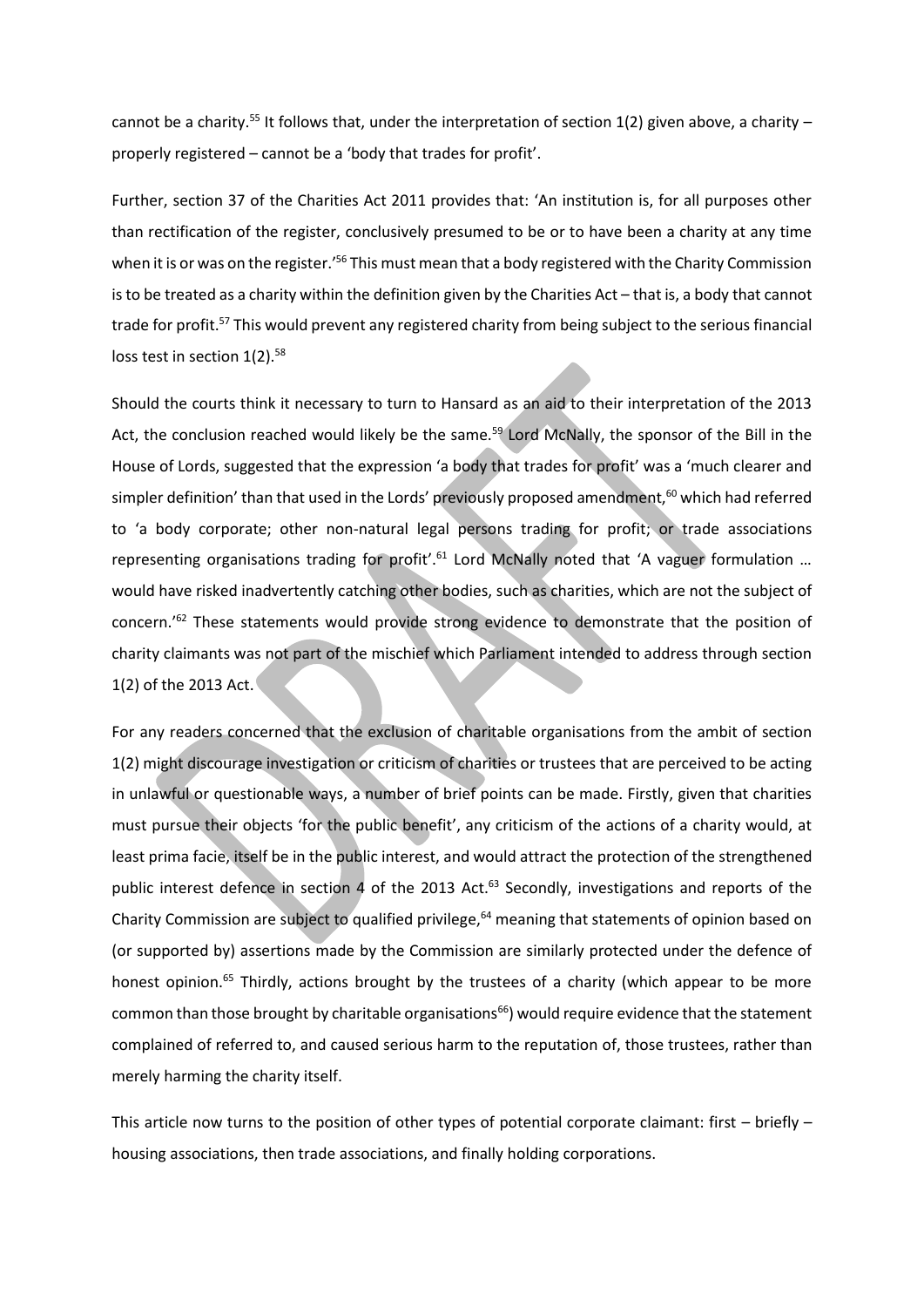#### *Housing associations*

The first High Court case that required interpretation of section 1 of the 2013 Act was *Cooke v MGN*  Ltd.<sup>67</sup> In that action, the second claimant was Midland Heart Ltd, a not-for-profit housing association. Although there had apparently been some disagreement during pre-action correspondence, by the time of the trial the parties were agreed that section  $1(2)$  was not applicable.<sup>68</sup> The court was not, therefore, asked to consider the issue.

In *Goodman*, Buckley LJ had stated that 'a body which trades for profit is not a housing association<sup>'69</sup> (meaning, conversely, that a housing association  $-$  properly registered  $-$  is not a body that trades for profit). However, since that case, the law governing housing associations has changed, and they are no longer required to be not-for-profit organisations in order to register with the Homes and Communities Agency.<sup>70</sup>

It seems likely, therefore, that the position of housing associations under section 1(2) would need to be considered on a case-by-case basis. If the suggestion, based on *Bell Concord* and *Skegness*, made above – that the courts would be entitled to decide on this issue by referring to the claimant's governing documents - is accepted, then this is unlikely to present significant difficulties.

The parties in *Cooke* were correct in agreeing that Midland Heart should not be covered by the subsection. The association's rules state that it 'shall not trade for profit', and prevent it from distributing profits to shareholders.<sup>71</sup> Other housing associations may be in a different position, and the concession made by the defendant in *Cooke* might not be appropriate in a future case.

#### *Trade Associations*

The position of trade associations under section 1(2) of the 2013 Act is interesting for two reasons. On the one hand, it would appear that they are in a similar position to most housing associations, in that all surplus they receive is typically reinvested with the aim of furthering the interests of their members, rather than paid to members as a dividend. On the other, the lawsuit brought by the British Chiropractic Association ('BCA') against Simon Singh, which is 'widely regarded as one of the main drivers behind the Defamation Bill',<sup>72</sup> was a clear example of the kind of case that campaigners wanted to prevent from proceeding in the future. As a result, there was some debate about whether or not trade associations like the BCA should be subject to those restrictions applicable to commercial entities when bringing a defamation action.

Concerns were expressed during the reform debates about the potential for trading corporations to establish not-for-profit trade associations that could effectively sue on their behalf in order to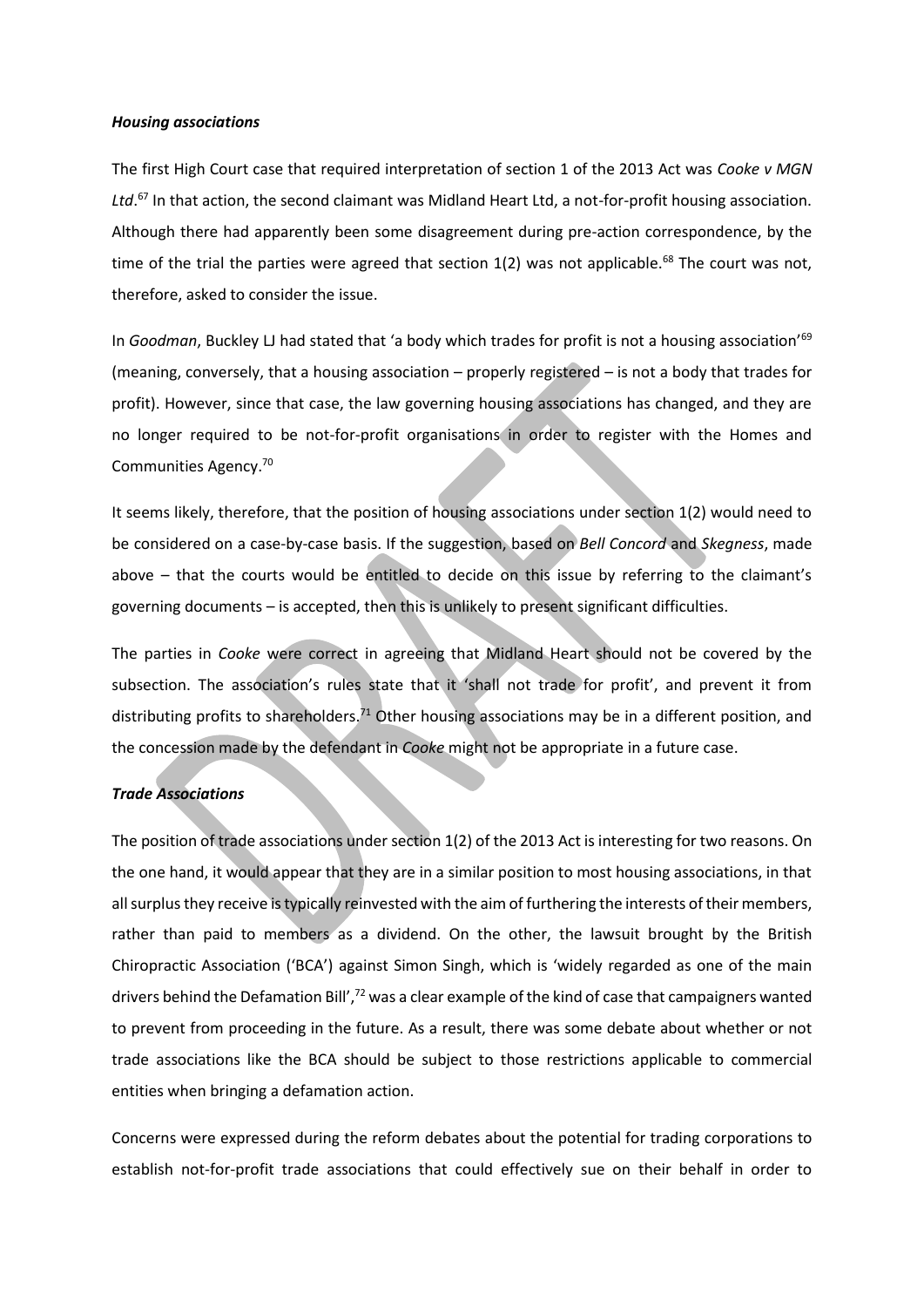circumvent the requirement to demonstrate financial loss.<sup>73</sup> To prevent this eventuality, the Joint Committee on the Draft Defamation Bill recommended that 'Trade associations that represent forprofit organisations should be covered by the new requirements that we propose.<sup>74</sup> Similarly, an amendment tabled by Robert Flello MP at the Committee stage in the House of Commons extended the scope of its application to, among other bodies, 'trade associations representing "for-profit" organisations'.<sup>75</sup> Similar wording was also adopted in a later amendment proposed by the House of Lords.<sup>76</sup>

It is significant that none of these recommendations or amendments were adopted by Parliament in the final Act. It may be that the courts could make reference to this fact if the need to determine whether or not a trade association ought to fall within the scope of section 1(2) arises in a future case.<sup>77</sup>

Some light may be thrown on the position of trade associations under section 1(2) by a recent case involving the British Association of Leisure Parks, Piers & Attractions, a body representing 'members engaged in the business of amusement parks, piers and similar establishments',<sup>78</sup> regarding its VAT liability. The association claimed eligibility for an exemption on the grounds that it was a 'non-profitmaking organisation', 'the primary purpose of which is to make representations to the Government on legislation and other public matters which affect the business or professional interest of its members.<sup>79</sup> Although the association's appeal was dismissed on the grounds that it did not meet the second requirement (the 'primary purpose' requirement), its status as a not-for-profit body was not in question.<sup>80</sup>

Trade associations established to represent the interests of individual professionals, rather than those of trading corporations, were less frequently mentioned during the reform debates. At one point, it was suggested by Simon Singh that a particular clause that had just been removed from the Defamation Bill would have 'forced [the British Chiropractic Association] to show ... serious financial harm.'81 However, whether or not that clause would have covered not-for-profit companies was a matter of some disagreement in Parliament.<sup>82</sup> The clause in question extended its application to:

- (a) a body corporate;
- (b) other non-natural legal persons trading for profit; or
- (c) trade associations representing organisations trading for profit.<sup>83</sup>

It is not necessary to indulge in a detailed analysis of this discarded clause, except to say that the British Chiropractic Association, as an incorporated body, would be subject to the clause under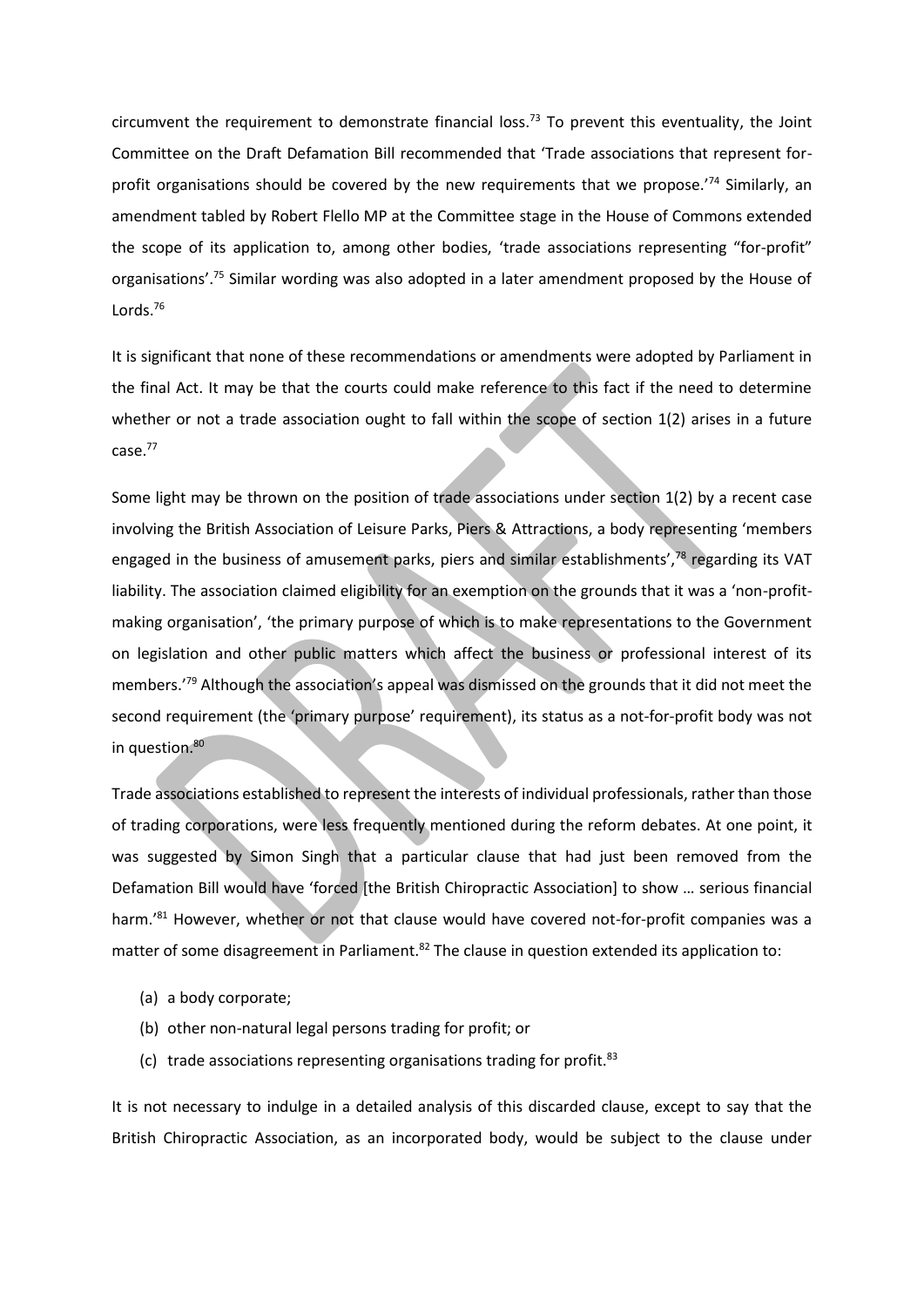paragraph (a), as long as the word 'other' in paragraph (b) was not understood to restrict the scope of paragraph (a) to corporations trading for profit.

Whether or not the BCA, or trade associations more generally, would fall under the ambit of section 1(2) of the final Defamation Act is a separate question. It is submitted that Simon Singh would not have been assisted by the section as enacted.

An interesting indication that this is the case can be gleaned from the words of Lord McNally in the final House of Lords debate on the Bill. Discussing, alongside the case of Simon Singh, that of Peter Wilmshurst – who was sued for defamation by a US trading company called NMT Medical – Lord McNally said:

They have been the cause célèbre about the deficiencies in our law. I have constantly said to my officials, "How will it be different after our Bill becomes an Act?" It will be different in both cases. People pursuing them would have to satisfy the serious harm test.<sup>84</sup>

Given that NMT Medical was a trading corporation that would certainly have been covered by the serious financial loss test, it is perhaps revealing that Lord McNally referred instead to the serious harm test - a test applicable to all defamation claimants. The implication might be that Lord McNally's 'officials' believed that, while NMT would be required to satisfy the serious financial loss test, the British Chiropractic Association would not.<sup>85</sup>

The BCA's Memorandum of Association requires that 'Any money or property may be applied only towards [its] objects', and prevents such money or property from being given to members.<sup>86</sup> On the basis of its constitution, therefore, the BCA would not be considered a 'body that trades for profit' under the interpretation adopted in *Goodman* and *Bell Concord*.

It is possible that a defendant in a libel action might seek to draw a distinction between trade associations and housing associations or charities, on the basis that trade associations are not required to act (or generally do not act) for the public benefit. In the case of the BCA, although all of its surplus income must be reinvested into its objectives, those objectives essentially aim to promote the professional viability of its members, $87$  and the profitability of the chiropractic profession more generally. Thus, while it is unable to distribute dividends directly to its members, its distribution of surplus nonetheless provides a benefit - primarily financial - to those members. This is in contrast to housing associations, whose expenditure benefits their members in the sphere of their home life, and to charities, whose expenditure must further charitable purposes.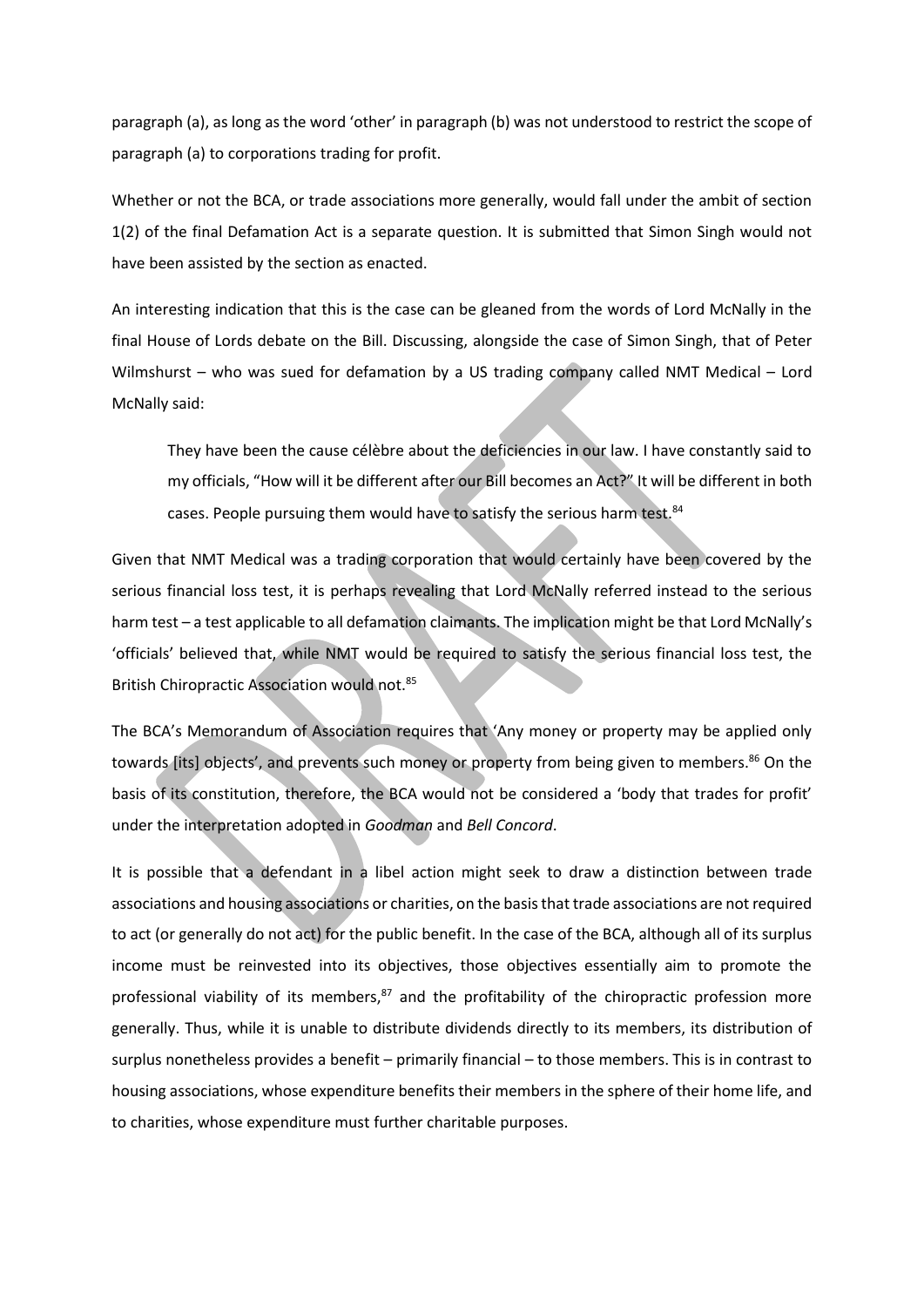However, this argument has been rejected in the context of tax law: in a recent case involving the Professional Golfers' Association ('the PGA'), a First-Tier Tax Tribunal decided that the PGA's activities were 'otherwise than for profit' for the purposes of section 344 of the Income Tax (Earnings and Pensions) Act 2003.<sup>88</sup> In making that decision, the Tribunal made several interesting points. Firstly, they saw 'no difficulty with the fact that the Appellant [the PGA] is empowered to do (and does) things which could be regarded as "commercial" in nature for the purpose of generating income.'<sup>89</sup> They also considered that 'The fact that it generates significant income from its assets ... or from its provision of services ... does not, to our mind, automatically mean that its activities as a whole should be regarded as being carried on "for profit".<sup>190</sup> For present purposes, however, the most important point made by the Tribunal was that, although the PGA's activities ultimately benefited its members 'in the form of more income (or profit) ... from their own activities', this fact did not prevent the association's activities from being 'otherwise than for profit'.<sup>91</sup> A similar approach has also been taken in the context of charity law.<sup>92</sup>

As a result, a trade association that was prevented from making direct payments to its members would not be subject to the serious financial loss test in section 1(2) of the Defamation Act 2013. This line of reasoning would also appear to exclude trade unions from the requirement.<sup>93</sup>

#### *Holding corporations*

Holding corporations are in an interesting position, both with regard to their standing as potential claimants in defamation law generally and with regard to their status under section 1(2). For the purposes of this article, 'holding corporation' or 'holding company' should be taken to mean a company that does not itself engage in trade, but that owns or controls one or more trading subsidiaries.

A clear distinction has developed in libel law between trading companies and non-trading companies. The standing of a corporate claimant depends on whether the publication complained of has damaged it 'with regard to any trading or business reputation' in the jurisdiction,<sup>94</sup> and it appears that a company that does not trade can nevertheless sue for defamation if, for example, its management of trading subsidiaries is impeached.<sup>95</sup> In the well-known *McLibel* case, the Court of Appeal held that, in order to have standing to sue in libel, 'The corporation does not have to trade within the jurisdiction provided that it has a reputation within the jurisdiction.<sup>196</sup>

However, the High Court has recently noted that the law in this area 'may be in a state of development'.<sup>97</sup> The 2013 Act adds further to this development - in *ReachLocal UK Ltd v Bennett*, Judge Richard Parkes QC suggested that, but for the judgment in default already obtained by the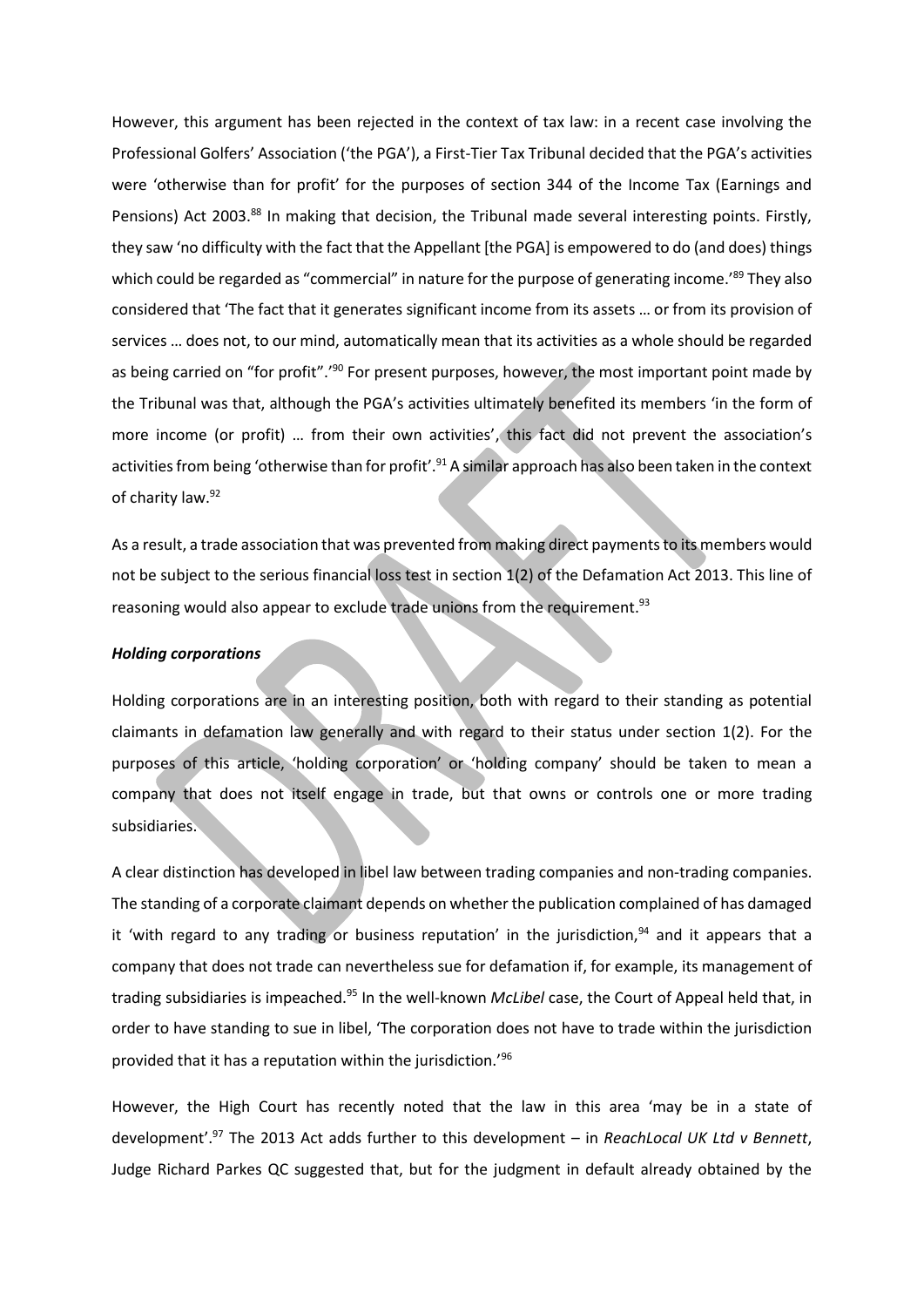holding company claimant, 'there might be an uphill argument to persuade a court that the [section] 1] threshold had been crossed.'<sup>98</sup>

In that decision, the judge appeared to assume that section  $1(2)$  was applicable to a holding corporation claimant.<sup>99</sup> If that is the case, then it may be that the construction of the section as a whole will effectively make it impossible for such a body to successfully sue. Because the 'serious financial loss' test in subsection (2) is framed as an additional element of the 'serious harm' test in subsection (1), rather than as a separate test,<sup>100</sup> a corporate claimant must establish not only that it has suffered serious financial loss as a consequence of the statement complained of, but that the loss in question was a result of serious harm to *its* reputation, rather than, for example, harm to the reputation of its subsidiaries.<sup>101</sup> This would seem to be an almost insurmountable evidential hurdle for a company whose revenue comes primarily from a trading subsidiary.

If section 1(2) is applicable to holding corporations - that is, if they are considered to be bodies 'that trade for profit' - then it will likely mean the effective end of the right to sue for those companies. The problem for the courts is the pre-existing case law distinguishing between 'trading' and 'non-trading' companies. It is difficult to see how the courts could hold that a non-trading corporation was nevertheless a 'body that trades for profit'.

One option might be to widen the interpretation of 'trade' in this context to mean business activity more generally. If this approach were taken, then any body established to make a profit would be subject to the requirement in section  $1(2)$ .<sup>102</sup> This would seem to be the most effective way of giving effect to the intention of Parliament. However, Parliament must be presumed to have known of the distinction between trade and business, and between trading and non-trading companies, in drafting the Defamation Act.<sup>103</sup> It is therefore unlikely that this option would be open to the courts.

The more realistic prospect is that the courts will accept that holding corporations are not subject to sub-section (2), but that the 'serious harm' test in sub-section (1) will nevertheless prove a difficult hurdle for such companies to overcome. It may also be that the developing jurisprudence on the standing of holding corporations as defamation claimants prevents these claims from proceeding at all, in all but the most deserving of cases.

A related question arises with regard to companies that have been established with the intention of trading, but that have not yet, at the time of publication, conducted any trade. It is probable that such a company would fail to sustain a defamation claim, either on the basis that it had no business reputation in the jurisdiction,<sup>104</sup> or on the basis that the statement complained of could not have been understood to have referred to it.<sup>105</sup> Again, although it would seem unlikely that a company that had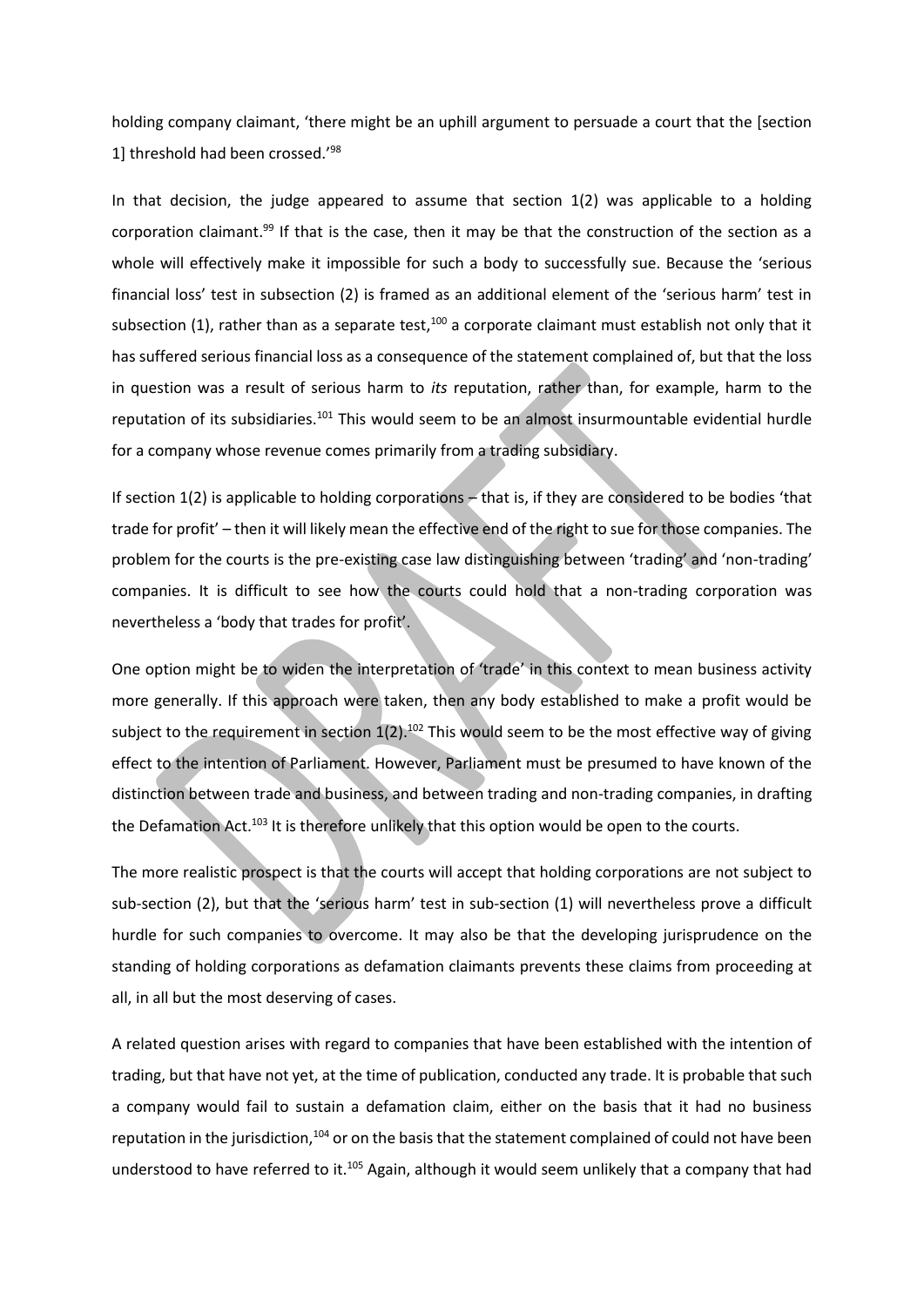never traded could be considered a 'body that trades for profit', other elements of the law are sufficient to prevent this from being a problem for the courts.

#### *Conclusion*

It has been demonstrated above that the phrase 'a body that trades for profit' in section 1 of the Defamation Act 2013 should be construed as applying only to those bodies that generate profit for the benefit of private individuals. As a result, charities are necessarily excluded from the ambit of the section (and those charities that are registered with the Charity Commission are likely to be conclusively presumed to be excluded). It is promising that, despite the apparent ambiguity of subsection (2), it appears to cover those bodies with which Parliament were especially concerned, and to exclude from its scope those bodies that most groups wished to be excluded during the drafting of the Act.

The potential for any dispute as to the applicability of the serious financial loss test to be resolved with reference to the claimant's constitutional documents is also to be welcomed. This will relieve the burden of evidence on parties to a corporate claim in defamation during the preliminary stages of the litigation.

More worrying is the likelihood that holding corporations will not fall within the ambit of section 1(2). It seems, however, that claims by these bodies are becoming less likely to succeed, and at any rate the 'serious harm' test in sub-section (1) will probably continue this trend.

*David J Acheson is a PhD candidate at the University of Portsmouth, funded by a scholarship from the Portsmouth Business School. Thanks to Damian Carney, Lisa Wheeler, and Caroline Cox for their comments on drafts of this article.* 

-

<sup>&</sup>lt;sup>1</sup> For example, the Ministry of Justice noted that around two-thirds of the 129 responses to its consultation paper on the Draft Defamation Bill 'argued for further provisions to address inequality of arms issues by restricting corporations' ability to bring a claim.': Ministry of Justice, *Draft Defamation Bill: Summary of Responses to Consultation* (CP(R) 3/11, 2011) 7. The Joint Committee also expressed concerns: Joint Committee on the Draft Defamation Bill, *Draft Defamation Bill: Report* (2010-12, HL 203, HC 930-I) paras 108- 18; together with other groups such as the Libel Reform Campaign: Index on Censorship and English PEN, *Free Speech is Not For Sale* (2009) 10.

<sup>2</sup> Index on Censorship and English PEN, *Free Speech is Not For Sale* (2009).

<sup>&</sup>lt;sup>3</sup> For example, it was described by the Ministry of Justice as one of 'three main reports' on defamation, alongside one Parliamentary report and one Governmental report: Ministry of Justice, *Draft Defamation Bill: Consultation* (Cm 8020, 2011) 5.

<sup>4</sup> *Free Speech is Not For Sale* (n 2) 10.

<sup>&</sup>lt;sup>5</sup> eg Ministry of Justice, *The Government's Response to the Report of the Joint Committee on the Draft Defamation Bill* (Cm 8295, 2012) para 91.

<sup>&</sup>lt;sup>6</sup> Defamation HC Bill (2012-13) [5]. As late as eight days before the Bill received Royal Assent, the Government in the House of Commons had disagreed with an amendment targeting corporate claimants, explaining that 'it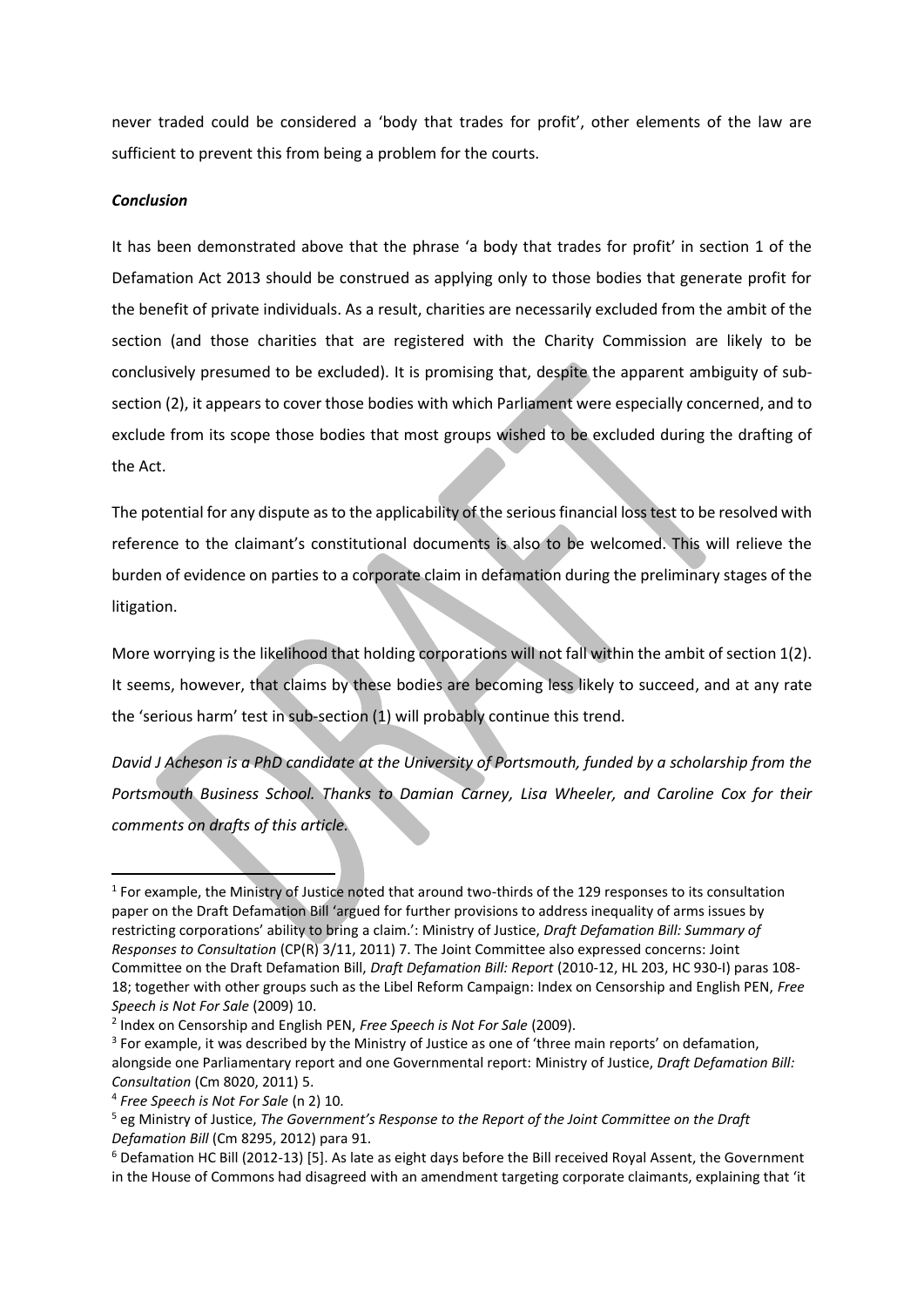is unnecessary and inappropriate for the Bill to make special provision restricting the bringing of defamation claims by non-natural legal persons.': Defamation HL Bill (2012-13) 96: Commons Disagreements and Reasons (17 April 2013).

7 Defamation Act 2013, s 1.

8 Notable examples include Eric Descheemaeker, 'Three Errors in the Defamation Act 2013' (2015) 6 JETL 24; Alastair Mullis and Andrew Scott, 'Tilting at Windmills: the Defamation Act 2013' (2014) 77(1) MLR 87. In addition, a number of books contain substantial commentary, including: James Price and Felicity McMahon, *Blackstone's Guide to the Defamation Act 2013* (1<sup>st</sup> edn, OUP 2013); Matthew Collins, *Collins on Defamation* (1st edn, OUP 2014); and Alastair Mullis, Richard Parkes and Godwin Busuttil (eds), *Gatley on Libel and Slander*  (12th edn, Sweet & Maxwell 2013).

<sup>9</sup> For example, Peter Coe explores the nature of 'serious financial loss' in considerable depth, but pays little attention to the phrase 'body that trades for profit', in Peter Coe, 'The Value of Corporate Reputation and the Defamation Act 2013: A Brave New World or a Road to Ruin?' (2013) 18(4) Communications Law 113.

<sup>10</sup> *Brett Wilson LLP v Persons Unknown* [2015] EWHC 2628 (QB) [26].

<sup>11</sup> James Price and Felicity McMahon, *Blackstone's Guide to the Defamation Act 2013* (1<sup>st</sup> edn, OUP 2013) 21. <sup>12</sup> Alastair Mullis, Richard Parkes and Godwin Busuttil (eds), *Gatley on Libel and Slander* (12th edn, Sweet &

Maxwell 2013) para 2.8 (citations removed).

<sup>13</sup> Matthew Collins, *Collins on Defamation* (1<sup>st</sup> edn, OUP 2014) para 7.42.

<sup>14</sup> Thomas Rudkin, 'Things Get Serious: Defining Defamation' (2014) Ent L R 201, 202.

 $15$  ibid.

<u>.</u>

<sup>16</sup> HL Deb 23 April 2013, vol 244, col 1376.

<sup>17</sup> Under the rule in *Pepper v Hart*, only statements made by the sponsor of the Bill in question are admissible: *Pepper v Hart* [1993] AC 593 (HL) 635 (Lord Browne-Wilkinson). The potential for the rule to be invoked in interpreting s 1(2) will be addressed below (n 59).

<sup>18</sup> HL Deb (n 16) col 1376.

<sup>19</sup> *Collins on Defamation* (n 13) para 7.36, citing *Oxford Dictionaries Pro* (2010).

<sup>20</sup> HL Deb (n 16) col 1376.

 $21$  Defamation Act 2005 (NSW) s 9(1).

 $22$  ibid, s 9(2).

<sup>23</sup> Royal Society for the Prevention of Cruelty to Animals New South Wales v Davies [2011] NSWSC 1445, [2]-[5]. <sup>24</sup> (1979) 38 P & C R 257 (CA).

<sup>25</sup> The position of housing associations with regard to the Defamation Act 2013 is discussed below (text to fns 67-71).

<sup>26</sup> Housing Act 1974, s 13(2).

<sup>27</sup> *Goodman* (n 24) 265.

 $28$  ibid.

<sup>29</sup> [1921] 1 Ch 299.

<sup>30</sup> ibid 305 (Peterson J) (emphasis added).

<sup>31</sup> *Goodman* (n 24) 265.

<sup>32</sup> Apart from earnings retained to finance investment.

33 eg Benjamin K Sovacool, 'Broken by Design: The Corporation as a Failed Technology' (2010) 15(1) Science, Technology & Society 1.

<sup>34</sup> Legal Services Act 2007, s 207(1).

<sup>35</sup> Income Tax (Earnings and Pensions) Act 2003, s 241A(5)(b).

<sup>36</sup> [1990] 1 QB 1040 (CA).

<sup>37</sup> [1959] AC 293 (HL).

<sup>38</sup> ibid 319-20, cited in *Bell Concord* (n 36) 1046-47.

<sup>39</sup> *Bell Concord* (n 36) 1045. See also *Jameel v Wall Street Journal Europe SPRL* [2006] UKHL 44, [2007] 1 AC 359 [125] (Lord Scott), suggesting that it may be appropriate in some cases to refer to a corporate defamation claimant's constitutional documents.

<sup>40</sup> *Skegness* (n 37) 319.

<sup>41</sup> ibid 320.

<sup>42</sup> Many thanks to Caroline Cox at the University of Portsmouth for her assistance with and advice on this section.

<sup>43</sup> Ministry of Justice, *Consultation* (n 3) para 138.

<sup>44</sup> Joint Committee on the Draft Defamation Bill, *Draft Defamation Bill: Report* (2010-12, HL 203, HC 930-I) para 118.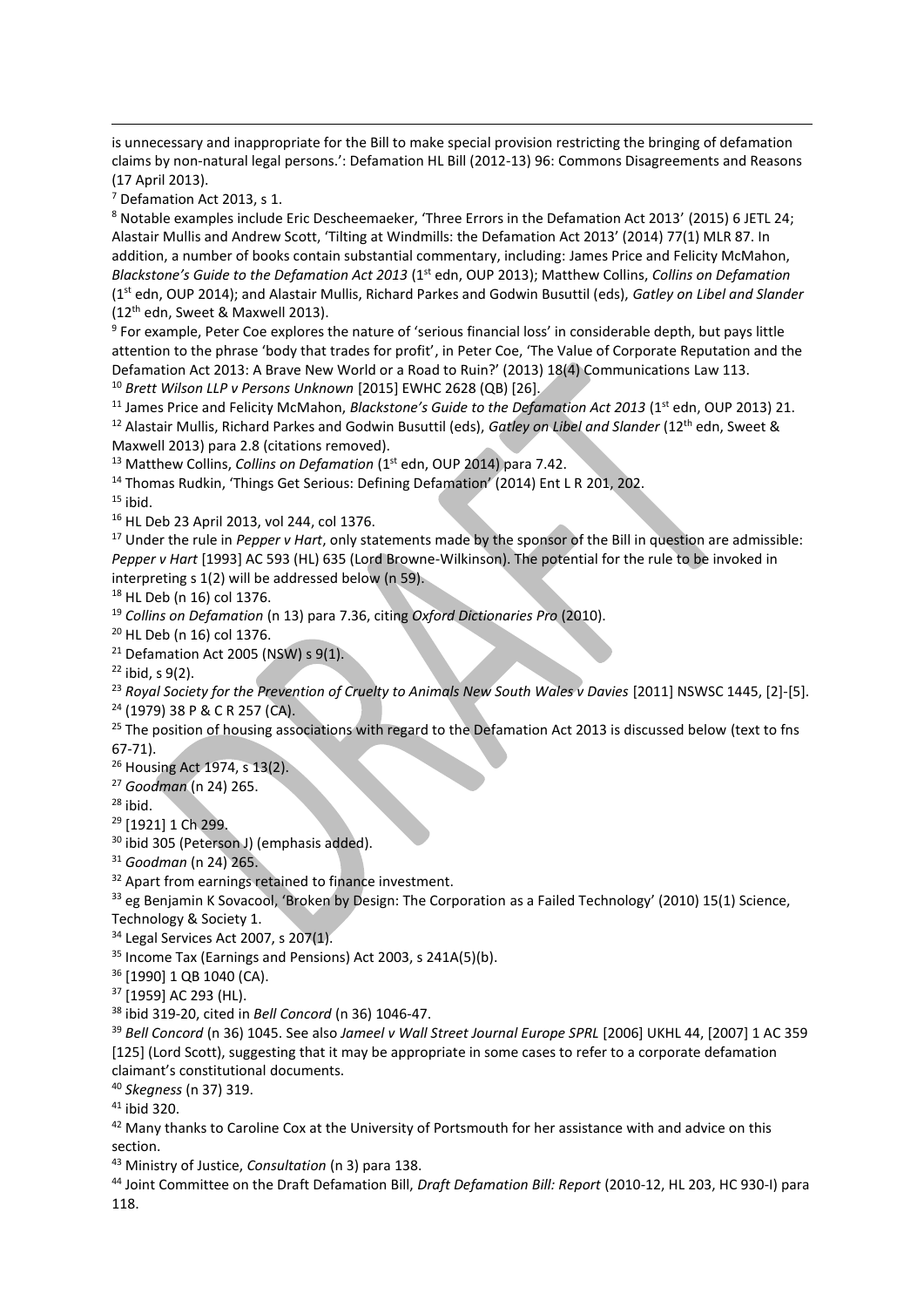<sup>45</sup> Ministry of Justice, *Government's Response* (n 5) para 90.

<sup>46</sup> House of Commons Culture, Media and Sport Committee, *Press Standards, Privacy and Libel: Second Report*  (HC 2009-10, 362-I) para 178.

<sup>47</sup> Joint Committee, *Report* (n 44) para 110.

<sup>48</sup> Perhaps the only exception is the evidence given to the CMS Committee by the Centre for Social Cohesion, which provided details of a libel threat against the CSC by the charity Interpal. The evidence described that threat and its effects as 'an unacceptable restriction on freedom of speech': House of Commons Culture, Media and Sport Committee, *Press Standards, Privacy and Libel: Second Report (Oral and written evidence)* (HC 2009-10, 362-II) Ev 460-61.

<sup>49</sup> HM Revenue & Customs, *Charities: Detailed Guidance Notes. Annex IV: Trading and Business Activities に* Basic Principles (2015) para 17 at <https://www.gov.uk/government/publications/charities-detailed-guidancenotes/annex-iv-trading-and-business-activities-basic-principles> accessed 29 September 2015. <sup>50</sup> Charities Act 2011, ss 1-4.

<sup>51</sup> Inland Revenue Commissioners v Yorkshire Agricultural Society [1928] 1 KB 611 (CA) 631. The word 'incidental' is from *Inland Revenue Commissioners v City of Glasgow Police Athletic Association* [1953] AC 380 (HL) 402 (Lord Reid).

<sup>52</sup> [1969] 1 AC 514 (PC).

<u>.</u>

<sup>53</sup> ibid 540 (Lord Wilberforce).

<sup>54</sup> The Independent Schools Council v The Charity Commission for England and Wales [2011] UKUT 421 (TCC) *I'ISC'* [194]. Trustees of a charity that is also a company have further duties under the Companies Act 2006, ss 170-77. Charitable Incorporated Organisations must use their funds in furtherance of their purposes: Charities Act 2011, s 217(1); s 221(1).

<sup>55</sup> *ISC* (n 54) [192].

<sup>56</sup> Charities Act 2011, s 37.

<sup>57</sup> A similar situation existed in *Goodman* with respect to the register of housing associations. The Court of Appeal held that the courts did not have jurisdiction to decide whether or not a body was eligible for inclusion on the register: *Goodman* (n 24) 264 (Buckley LJ), 267-69 (Shaw LJ).

58 As the charitable status of a body 'depends on what it was established to do not on what it does' (ISC (n 54) [191] (Warren J)), a possibility exists that, if the courts were to decide that a body's position under s 1(2) of the 2013 Act ought to be determined by its activities rather than its objects, s 37 of the Charities Act 2011 would not conclusively determine the outcome of the inquiry, because a charity established in a way that prevented it from trading for profit may still be carried on in such a way if the trustees act *ultra vires*.

<sup>59</sup> It seems unlikely that the courts will take this approach, given that Warby J has refused to do so with respect to s 1(1) of the Act: *Lachaux v Independent Print Ltd* [2015] EWHC 2242 (QB) [55].

<sup>60</sup> HL Deb (n 16) col 1366.

<sup>61</sup> Lords Amendments to the Defamation Bill, 25 February 2013, Amendment 2 (paragraph letters omitted).

<sup>62</sup> HL Deb (n 16) col 1366.

<sup>63</sup> Defamation Act 2013, s 4.

<sup>64</sup> *Seray-Wurie v Charity Commission of England and Wales* [2008] EWHC 870 (QB).

<sup>65</sup> Defamation Act 2013, s 3.

<sup>66</sup> eg *Seray-Wurie* (n 64); *Hewitt v Grunwald* [2004] EWHC 2959 (QB); *Hewitt v Express Newspapers* (QB, 22 July 2010).

<sup>67</sup> *Cooke v MGN Ltd* [2014] EWHC 2831 (QB), [2015] 1 WLR 895.

<sup>68</sup> ibid [29].

<sup>69</sup> *Goodman* (n 24) 265.

<sup>70</sup> Housing and Regeneration Act 2008, s 79.

 $71$  Midland Heart Ltd, Rules (2011) paras A3-A4. Thanks to Midland Heart for providing a copy of this document.

 $72$  Eric Descheemaeker, 'Three Errors in the Defamation Act 2013' (2015) 6 JETL 24, 30.

<sup>73</sup> eg Joint Committee, *Report* (n 44) para 118. These concerns appear to be misplaced, given that any such body would have to show that the publication complained of referred to it, and caused serious harm to its reputation. It appears that it is not possible to bring a representative action under CPR Part 19.6 in defamation: *Law Society v Kordowski* [2011] EWHC 3185 (QB), [2011] Info T L R 221 [165], [168].

<sup>74</sup> Joint Committee, *Report* (n 44) para 118. The proposals referred to were a requirement on corporate claimants to prove 'substantial financial loss' (para 114), and a permission stage for corporate claimants (para 116).

<sup>75</sup> Defamation Bill Deb 26 June 2012, col 181.